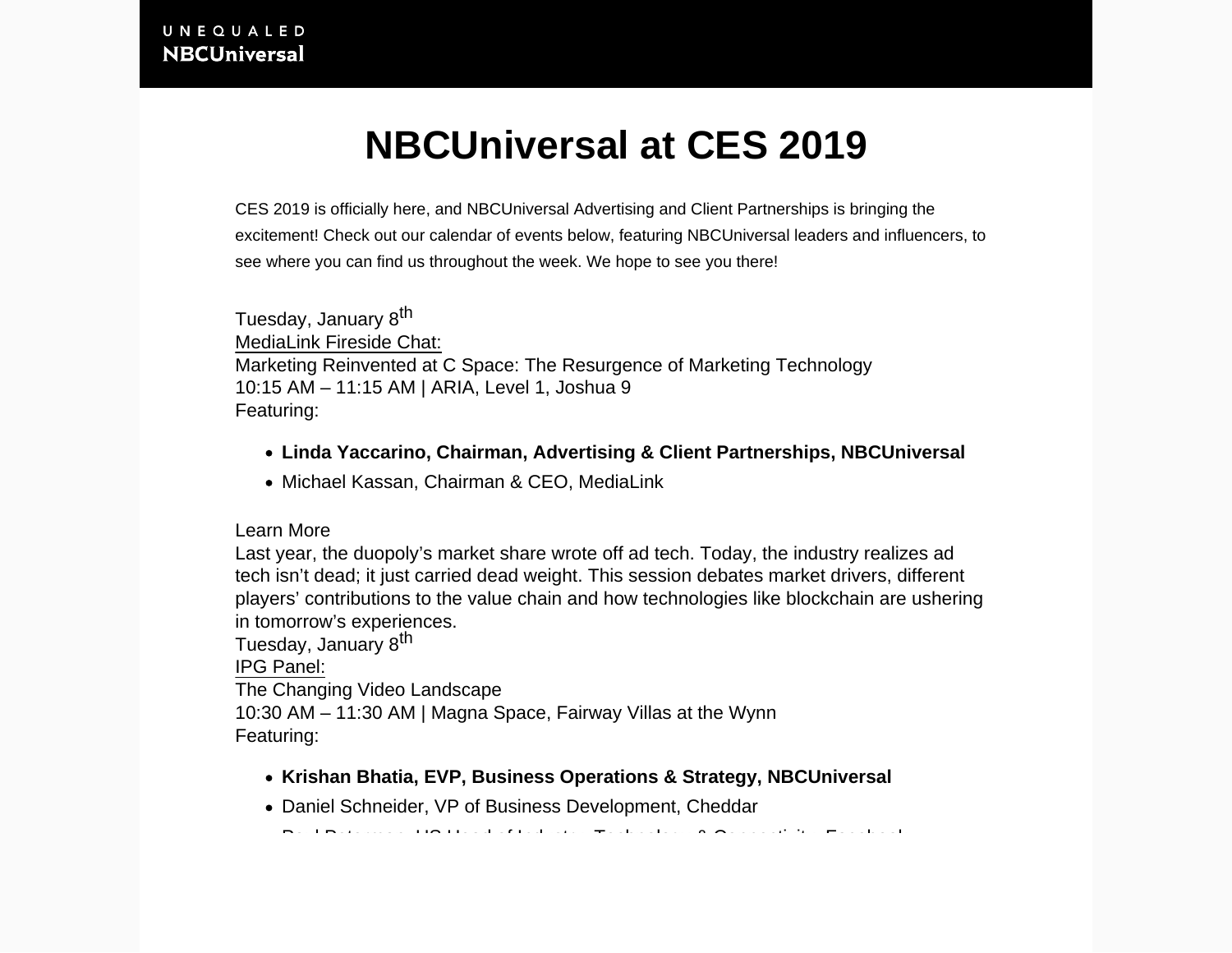shift in where audiences are watching, what they're watching, and how it's monetized. Wednesday, January 9<sup>th</sup> The Girls' Lounge @ CES Panel: Workplace Policies that Work for Women 10:30 AM – 11:15 AM | Penthouse Suite at The Encore Tower Suites Featuring:

- **Laura Molen, President, Advertising and Partnerships, NBCUniversal**
- Christine Trodella, Head of Publisher Sales & Operations, North America, Facebook
- Minjae Ormes, Chief Marketing Officer, Visible
- Jo Lambert, GM of Finance, Tech, Auto, and Member Services, Verizon Media

## Moderator:

• Iris Mejias, Partner, Technology, Media and Telecommunications, PwC

Wednesday, January 9<sup>th</sup> NBCUniversal Panel:

Transcending Mediums: Moving from Social to Premium 6:30 PM – 8:30 PM | NoMad Bar within the NoMad Hotel at the Park MGM Featuring:

- **Linda Yaccarino, Chairman, Advertising & Client Partnerships, NBCUniversal**
- Laura Correnti, Partner, Giant Spoon
- Deirdre Findlay, CMO, Stitch Fix
- Selena Kalvaria, VP of Branding, Away